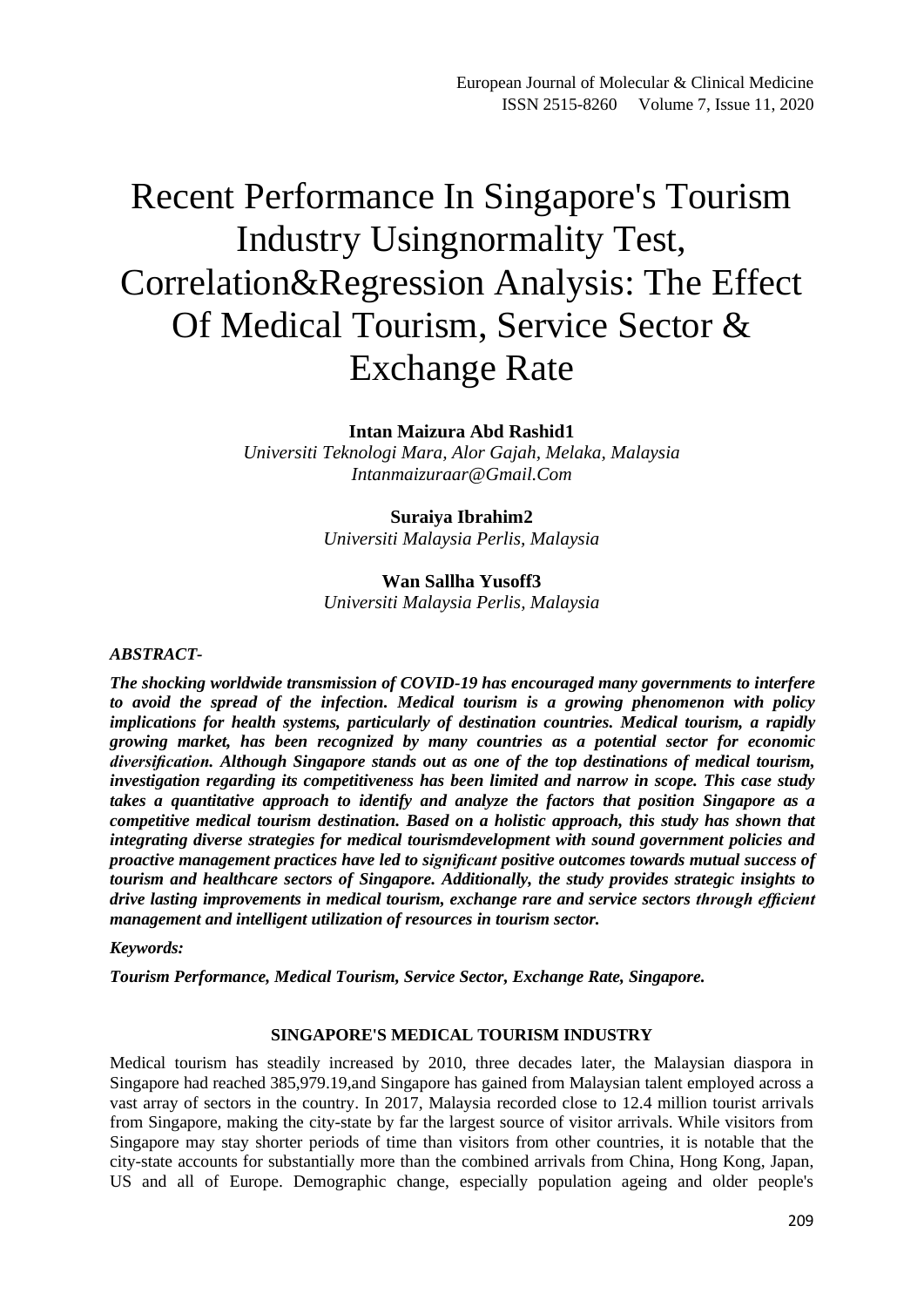European Journal of Molecular & Clinical Medicine ISSN 2515-8260 Volume 7, Issue 11, 2020

requirements for more medical services, coupled with epidemiological change, i.e. waiting times or the increasing cost of health services at home, coupled with the availability of cheaper alternatives in developing countries, has lead new healthcare consumers, or medical tourists, to seek treatment overseas. In Southeast Asia, the health sector is expanding rapidly, attributable to rapid growth of the private sector and notably, medical tourism, which is emerging as a lucrative business opportunity. Countries here are capitalizing on their popularity as tourist destinations by combining high quality medical services at competitive prices with tourist packages. Some countries are establishing comparative advantages in service provision based on their health system's organizational structure. In Singapore, Malaysia and Thailand alone, an estimated 2 million medical travelers visited in 2006 to 2007, earning these countries over US\$ 3 billion in medical tourism sector.

# **RESEARCH METHODOLOGY**

The descriptive Statistic Analysis are for data analysis expressed the quantity of the perception that is part required to mention the objective based on the information that being gathered. The analysis are performed by the descriptive static to research out the statistics of the each variable involved here which is medical tourism, exchange rate, service sector growth and tourism sector performance. Then there are included the mean for each data of these variable and are included the standard deviation of the mean data. Furthermore, there are a minimum and a maximum quantity, Kurtosis and Skewness of the data that are used.

#### **Descriptive Statistics Analysis**

|                           | Singapore      | Exchange | Medical             | Services,      |
|---------------------------|----------------|----------|---------------------|----------------|
|                           | Tourism        | Rate     | Tourism (current    | value added (% |
|                           | Performance    |          | $\overline{U}$ S\$) | of GDP)        |
|                           | (current US\$) |          |                     |                |
|                           |                |          |                     |                |
| Mean                      | 10927250000    | 1.497    | 1230666667          | 66.099         |
| <b>Standard Error</b>     | 1263024456     | 0.037    | 141736905           | 0.685          |
| Median                    | 8338500000     | 1.436    | 1421500000          | 65.459         |
| <b>Standard Deviation</b> | 6187530899     | 0.182    | 694366190           | 3.356          |
| Minimum                   | 3842000000     | 1.249    | 286000000           | 60.665         |
| Maximum                   | 20416000000    | 1.792    | 2323000000          | 70.759         |
| Count                     | 24             | 24       | 24                  | 24             |

#### **Table 1: Descriptive statistics**

From the above table, all those variables have the range of 24 observations for Singapore. At first, this study will discuss about mean and standard deviation. Medical tourism has the highest standard deviation and mean. The high value of standard deviation indicates that the data points in this research, medical tourism are spread out at a wider range. The mean for medical tourism is US\$ 1,230,666,667 and the value for standard deviation is US\$ 694,366,190 based on the data distribution. The lowest standard deviation and mean is exchange rate where the value for mean is 1.497 and standard deviation is 0.182. The lowest value of standard deviation indicates that the data points in this research is exchange rate are spread out at a very little range. The other variable besides medical tourism and exchange rate falls in the middle range between these two variable. Besides that, the value for both maximum and minimum data for all the variables that being studied in this research paper are also been presented in the table above. The variable that has the highest maximum value is tourism performance. Exchange rate has the lowest minimum value that is 1.249. Service sector with minimum value of 60.66 and maximum value of 70.76.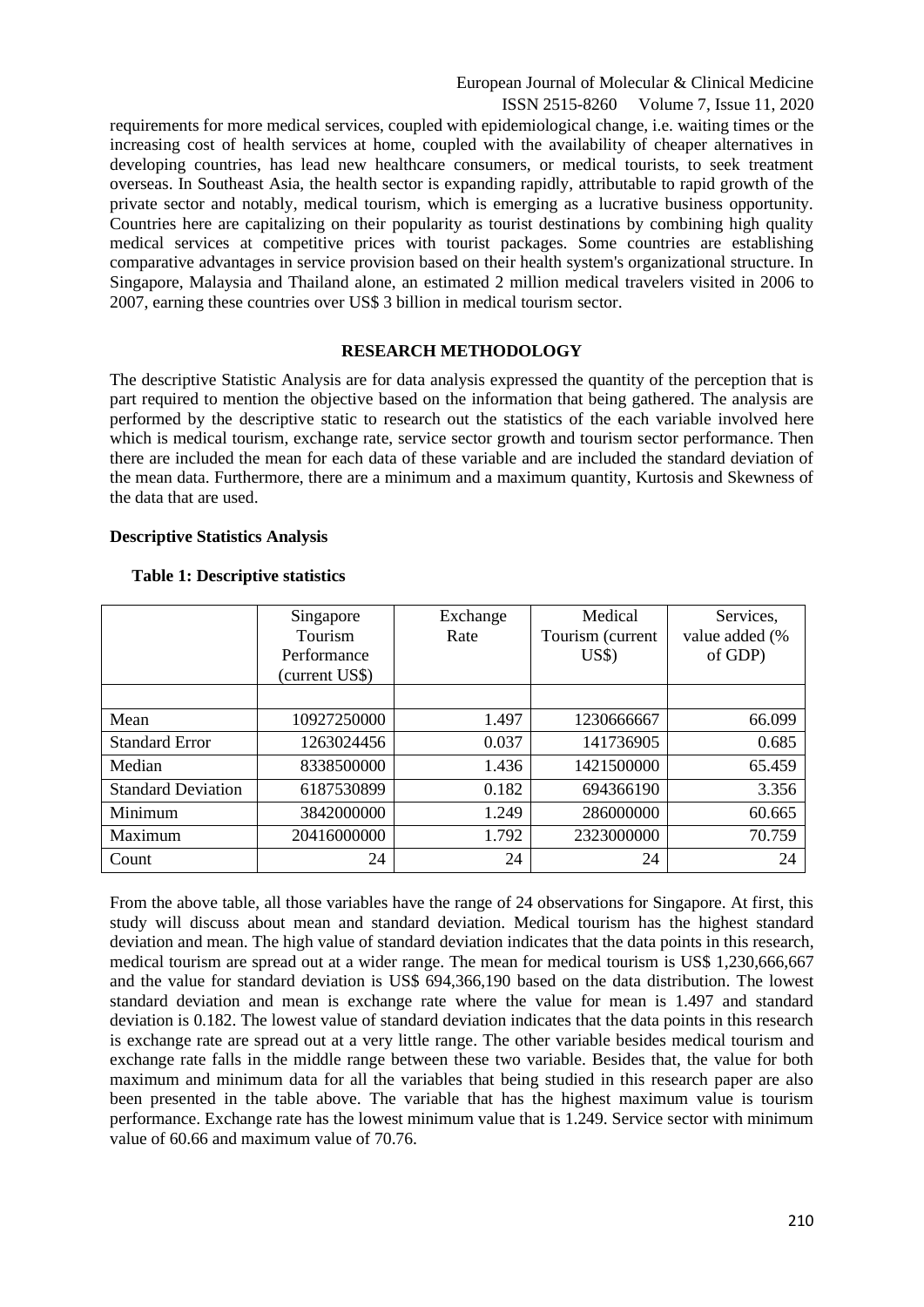# **Normality Test (Skewness and Kurtosis)**

From Table 2, Kurtosis and Skewness values were used to check the normality of each variable used in the research. Skewness values larger than (+1) or smaller than (−1), as suggested by Hair et al (2003) indicate a substantially skewed distribution. Besides Hair et al (2005) added that a curve is too peaked when theKurtosis exceeds (+3) and is too flat when it is below (−3). This means Skewness values within the range of  $(-1)$  to  $(+1)$  and Kurtosis values within the range of  $(-3)$  to  $(+3)$  indicate an acceptable range. As shown in Table 2, the values of Skewness and Kurtosis for each variable indicate that the research constructs fell within the acceptable range.

|                 | <b>Tourism</b> | <b>Exchange Rate</b> | Medical          | Services,      |
|-----------------|----------------|----------------------|------------------|----------------|
|                 | Performance    |                      | Tourism (current | value added (% |
|                 | (current US\$) |                      | US\$)            | of GDP)        |
| Kurtosis        | $-1.604921078$ | -1.34061837          | $-1.619921455$   | -1.612134595   |
| <b>Skewness</b> | 0.44852999     | 0.277225497          | $-0.044048448$   | 0.018004768    |

#### **Table 2: Normality Test Singapore**

## **Correlation of Variables in Study**

These correlation of the factors in the connection among every variable incorporated the relationship between both the dependent variable and the independent variable that is being analysed in this research study. Correlation is the relationship between the medical tourism and tourism sector performance in Singapore.

| Singapore                                                 | Tourism<br>Performance<br>(current US\$) | Exchange<br>Rate | Medical<br>Tourism<br>(current US\$) | Services,<br>value<br>added (%<br>of GDP) |
|-----------------------------------------------------------|------------------------------------------|------------------|--------------------------------------|-------------------------------------------|
| Tourism<br>Performance<br>(current<br>$\overline{U}$ S\$) |                                          |                  |                                      |                                           |
| <b>Exchange Rate</b>                                      | $-0.871$                                 |                  |                                      |                                           |
| Medical Tourism (current US\$)                            | 0.882                                    | $-0.719$         |                                      |                                           |
| Services, value added (% of GDP)                          | 0.909                                    | $-0.749$         | 0.913                                |                                           |

## **Table 3: Correlation of variables in study for Singapore**

The correlation value from the range of 0.719 to 0.909 is considered as a strong correlation. The variables are service sector with medical tourism is 0.913, the service sector with tourism performance is 0.909, the medical with tourism performance is 0.882. Besides that, the table 3 also show that there is a low or poor correlation between two variables in this research paper. The negative strong correlation value has the range from below than 1 or also any negative value. The variables that has the high correlation value and show a negative relationship is medical tourism and exchange rate with the value of -0.719 and service sector and exchange rate with the value of -0.749. Therefore, from the results it can concludes that all of variables are of significant importance to the study.

## **Normal Probability Plot of Residuals Analysis in Regression**

The structure evident in these residual plots also indicates potential problems with different aspects of the model. Under ideal circumstances, the plots in the top row would not show any systematic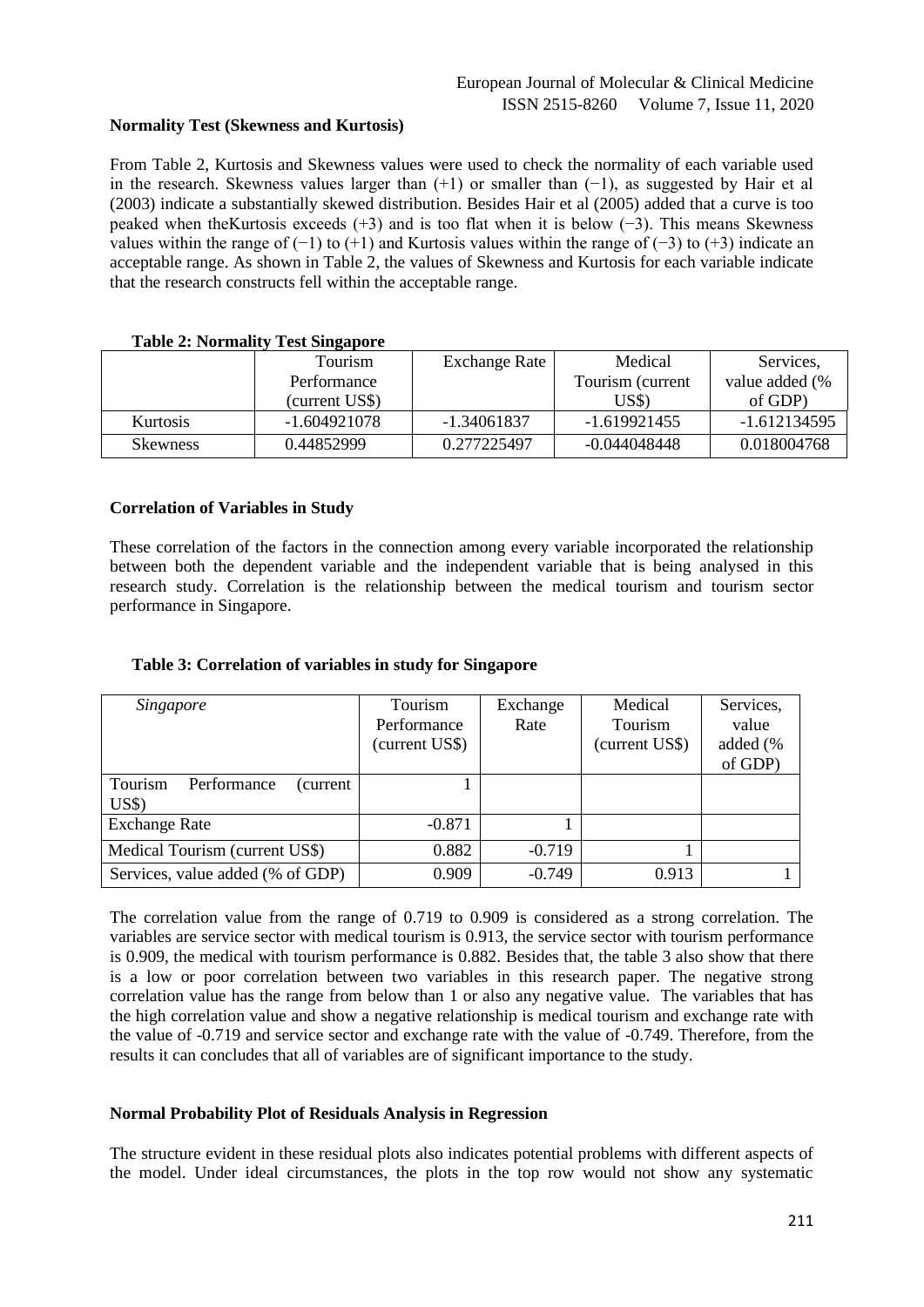European Journal of Molecular & Clinical Medicine ISSN 2515-8260 Volume 7, Issue 11, 2020

structure in the residuals. Taken at face value, the structure seen here indicates a time trend in the data, autocorrelation of the measurements, and a non-normal distribution of the residuals. It is likely, however, that these plots will look fine once the function describing the systematic relationship between load and deflection has been corrected. Problems with one aspect of a regression model often show up in more than one type of residual plot.









**Table 5: Exchange Rate, Medical Tourism& Service Sector with International Tourism Receipts Line Fit Plot for Singapore**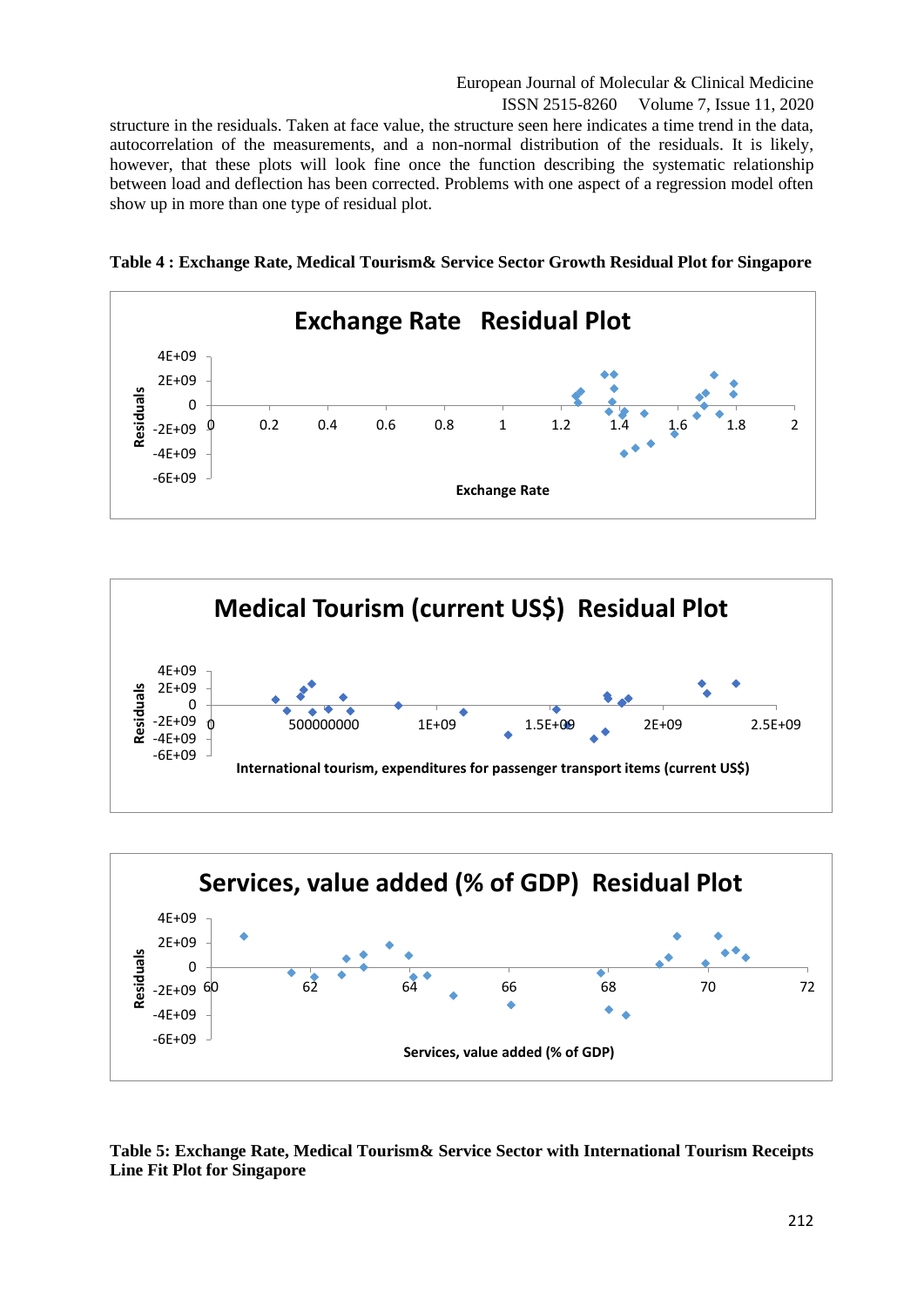From the Loess curve, it appears that the relationship of standardized predicted to residuals is roughly linear around zero. The results conclude that the relationship between the response variable and predictors is zero since the residuals seem to be randomly scattered around zero.







## **Table 6 : Normal Probability Plot for Singapore**

The normal distribution appears to be a good model for these data.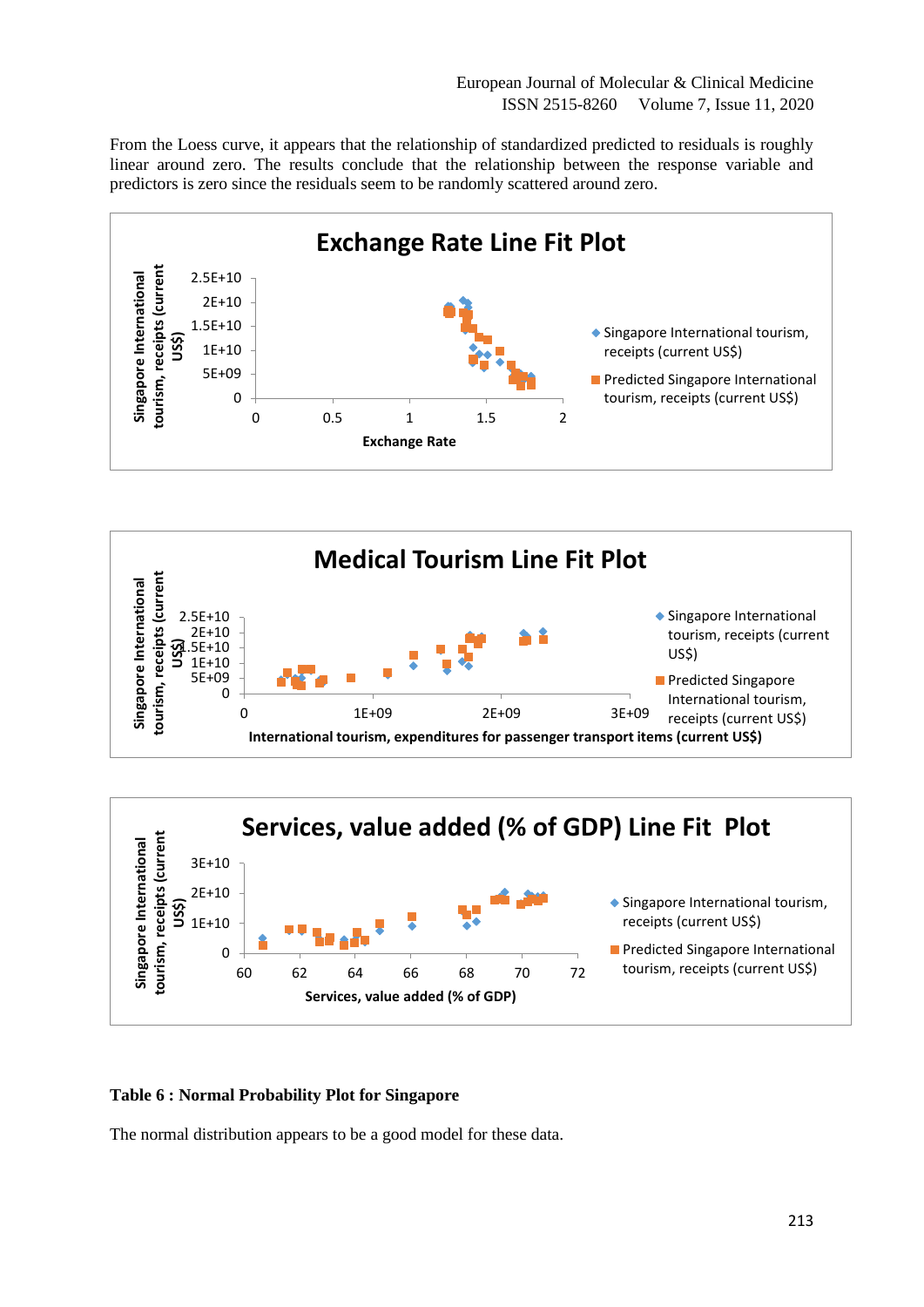

Visually, the probability plot shows a strongly linear pattern. This is verified by the correlation coefficient of medical tourism, exchange rate and service sector of the line fit to the probability plot. The fact that the points in the lower and upper extremes of the plot do not deviate significantly from the straight-line pattern indicates that there are not any significant outliers (relative to a normal distribution). In this case, the results can quite reasonably conclude that the normal distribution provides an excellent model for the data. The intercept and slope of the fitted line give estimates of all variables fitted normal distribution.

# **REGRESSION ANALYSIS**

## **Table 7 : Summary Output Model Singapore**

| <b>Regression Statistics</b> |             |  |  |
|------------------------------|-------------|--|--|
| Multiple R                   | 0.989814633 |  |  |
| R Square                     | 0.979733008 |  |  |
| <b>Adjusted R Square</b>     | 0.930183771 |  |  |
| <b>Standard Error</b>        | 1901451523  |  |  |
| Observations                 | 74          |  |  |

#### ANOVA

|            |    |         |         | Significance |      |
|------------|----|---------|---------|--------------|------|
|            | df | SS      | MS      |              |      |
| Regression |    | 3.67036 | 1.22345 | 23.884       | .000 |
| Residual   |    | 7.59259 | 3.61552 |              |      |
| Total      | 24 | 3.74628 |         |              |      |

|                             | Coefficients                 | <b>Standard Error</b> | t Stat  | P-value |
|-----------------------------|------------------------------|-----------------------|---------|---------|
|                             |                              |                       |         |         |
| <b>Exchange Rate</b>        | 15687988282.33 2750671769.26 |                       | $-5.70$ | 0.00    |
| <b>Medical Tourism</b>      | 2.81                         | 1.05                  | 2.67    | 0.01    |
| Services, value added (% of |                              |                       |         |         |
| GDP)                        | 468301312.50                 | 79182283.84           | 5.91    | 0.00    |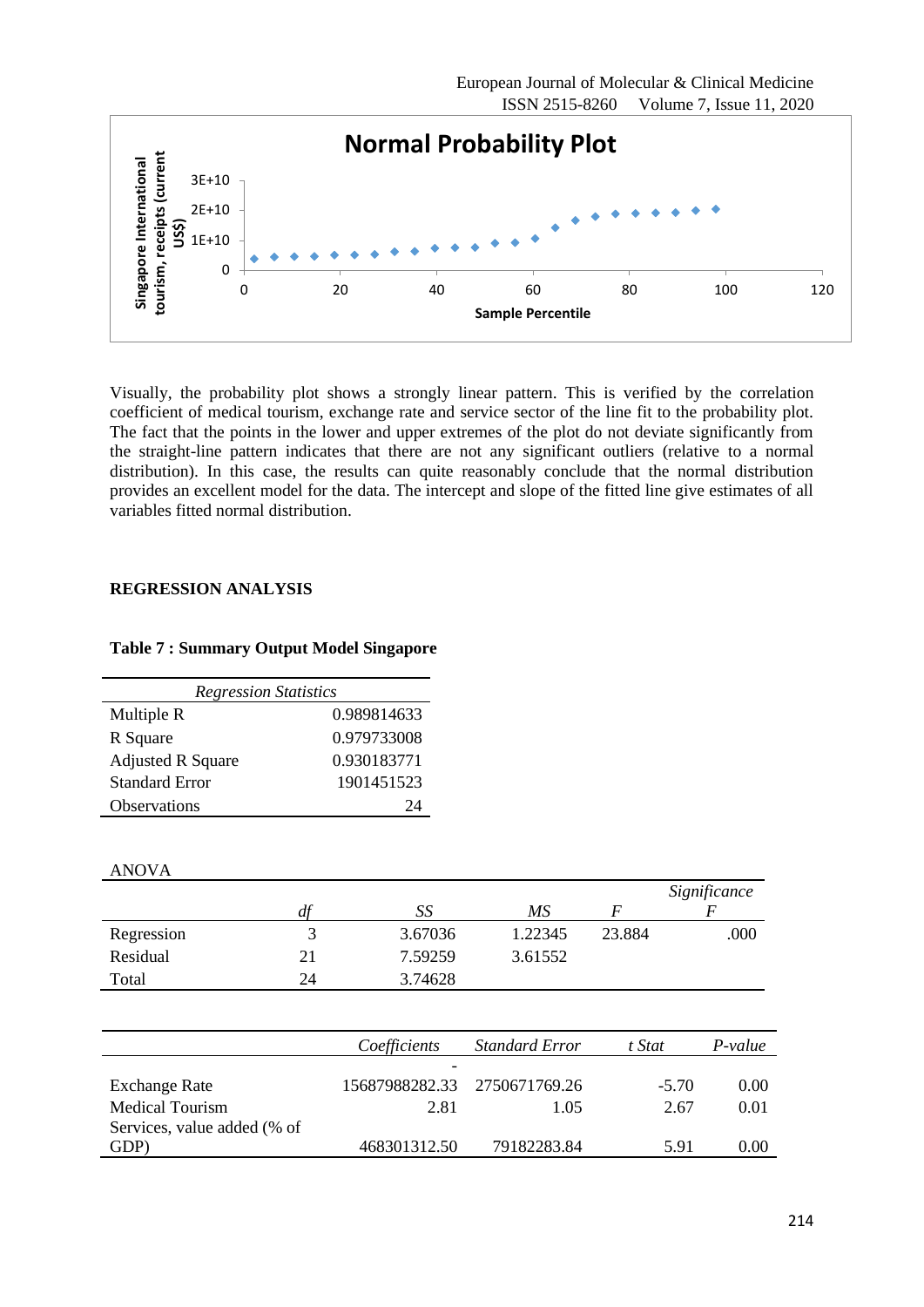The regression analysis is the method that the variation across entities is assumed to be correlated and uncorrelated with the predictor or independent variables included in the model. The regression analysis is to explore the relationship between predictor and outcome variables. Each entity has its own individual characteristic that may or may not influence the opinion. Based on the Table 10, the model result of R square value is 0.98 which indicates that 98% of the dependent variable of tourism performance can be predicted by independent variables. The adjusted R square is 0.93 which indicated that model is a fit model, as the value is more than 0.60 (Gujarati, 2004). The higher the data fits to the observations when there is a higher the value. Table 10 shows that the ANOVA was test to justify the value of significant of all the independent variable and dependent variable. As the value of the significant shows that 0.000 which indicated that the value is significant because the value is less than 0.05. As a result, the ANOVA model also shows that the  $F = 23.884$  referred by the value of statistically significant.

#### **Conclusion**

Medical tourism is a fast-growing industry as globalization has made it easy for patients to travel to another country for healthcare. Its spillover effects to other industries provide a good source of revenues to any economy. The table above has include the coefficient value, the t-statistic value and the P value to analyze whether which of this variable is being accepted by using the regression analysis. The t-statistic will be rejected if the value is more than 1.96 and accepted if the value is less than 1.96. The P value will be accepted if the value is more than 0.05 and rejected if it is less than 0.05. Firstly, we start with the exchange rate. The t-statistic and P value for the exchange rate is -5.7 and 0.00 respectively. This shows exchange rate is being accepted significant relationship with tourism performance at the. Next variable is medical tourism at this regression method the t-statistic value and P value is 2.67 and 0.01 respectively shows that medical tourism is accepted in this regression and have positive significant relationship with tourism performance. Lastly, service sector at regression method the t-statistic value and P value is 5.91 and 0.00 respectively shows that service sector is accepted by the regression method. It is now lagging behind Thailand and Malaysia for medical patients from Indonesia and the Middle East. The changing landscape of medical travel over the years has posed tremendous challenges to Singapore's economy.

#### **References**

- [1] Adam P. Balcerzak, M. Ż. (2011). Foreign Direct Investment and Unemployment: VAR Analysis for Poland in the Years 1995-2009. Foreign Direct Investment and Unemployment: VAR Analysis for Poland in the Years 1995-2009.
- [2] Aigner, D. J. (1984). Latent variable models in econometrics. Latent variable models in econometrics.
- [3] Aizenman, J. (2005). FDI and Trade Two Way Linkages? FDI and Trade Two Way Linkages?
- [4] Alfaro, L. (2003). Foreign Direct Investment and Growth: Does the Sector Matter? . Foreign Direct Investment and Growth: Does the Sector Matter? .
- [5] Biørn, E. (1992). Econometrics of panel data with measurement errors. Econometrics of panel data with measurement errors.
- [6] Buckley, P. J. (2007). The Determinants of Chinese Outward Foreign Direct Investment. The Determinants of Chinese Outward Foreign Direct Investment.
- [7] Li, M. (2006). Inflation and Economic Growth: Threshold Effects and Transmission Mechanisms. Inflation and Economic Growth: Threshold Effects and Transmission Mechanisms.
- [8] licaiLv, S. W. (2010). Determinants and performance index of foreign direct investment in China's agriculture. Determinants and performance index of foreign direct investment in China's agriculture.
- [9] Rashid, I. M. A., & Razak, N. A. A. (2016). Determinants of Foreign Direct Investment (FDI) in Agriculture Sector Based on Selected High-income Developing Economies in OIC Countries: An Empirical Study on the Provincial Panel Data by Using Stata, 2003-2012. Procedia Economics and Finance, 39, 328-334.